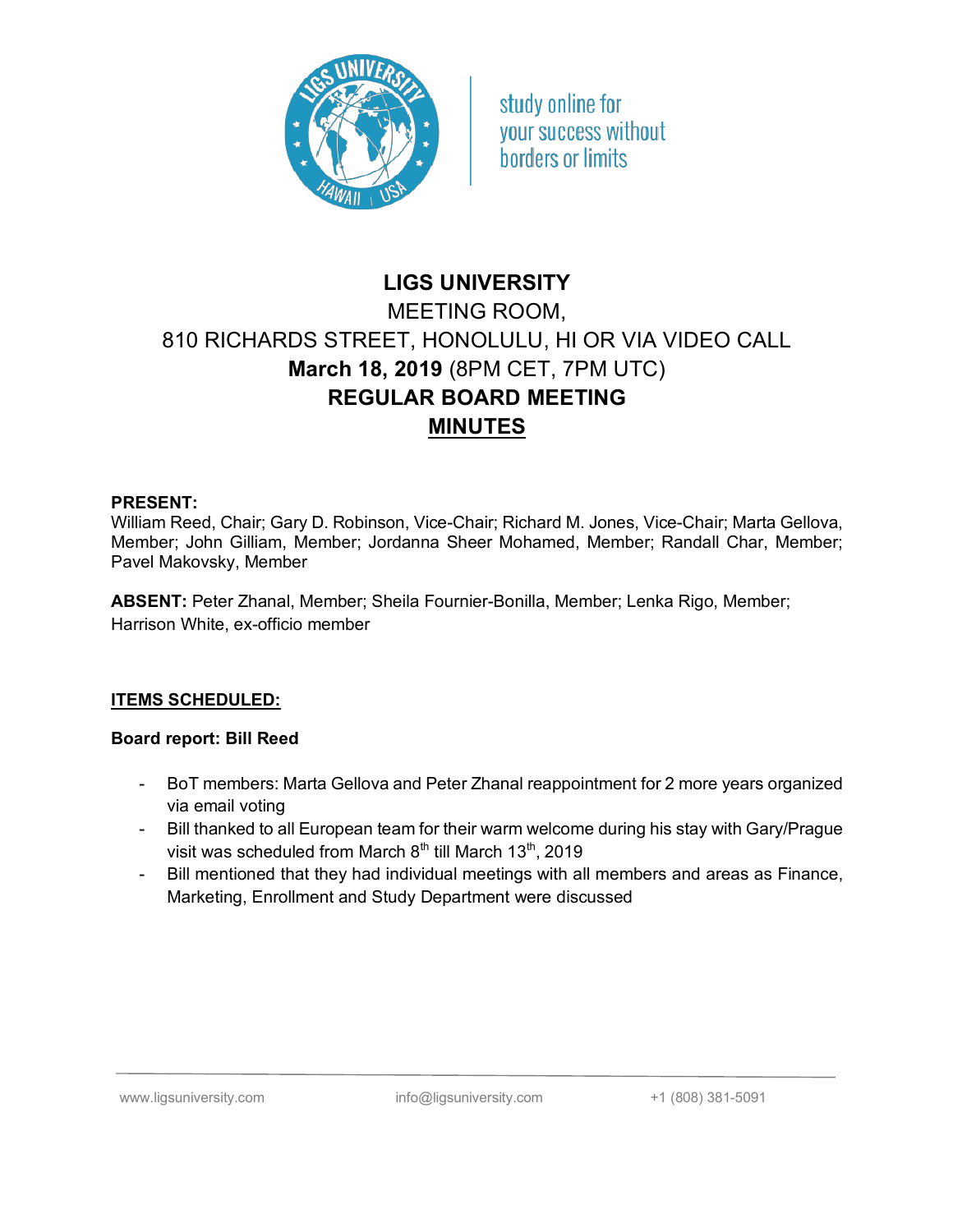

study online for vour success without **horders or limits** 

## **PRESIDENT REPORT: Pavel Makovsky, President**

#### - **Report on Finance situation:**

- $\circ$  President provided report on estimated income from signed installments in USD, CZK and EUR to end 2019
- o Overview of LIGS plan and cashflow for 2019
- **Report on Enrollment, contracted Tuition and number of students:**
	- o President gave report on the enrollment (number of signed tuitions to 2/28) and comparison to the last 5 years
	- o there is a significant increase in programs provided in English language
	- o slight decline in Czech version of programs
	- o decrease in Slovak version of programs
	- $\circ$  President gave report on the number of students to 2/28 and comparison to the last 5 years with increase in programs provided in English language and decrease in programs provide in Czech in comparison with last year

#### - **WSCUC Accreditation Report:**

o Pavel Makovsky shared the WSCUC Commission Action Letter

#### - **Report on LIGS University priorities and current situation:**

- o Financial Stability
- o LIGS need more time for implementing and reviewing its academic development
- o Pavel Makovsky suggested to take a focus on marketing and enrollment
- $\circ$  Information about cooperation with CSJ company MBA program with focus on quality

#### **Bill Reed summary of Pavel Makovsky presentation:**

- WASC put on hold
- Considering another accreditation/ DEAC
- Focusing on enrollment and current students